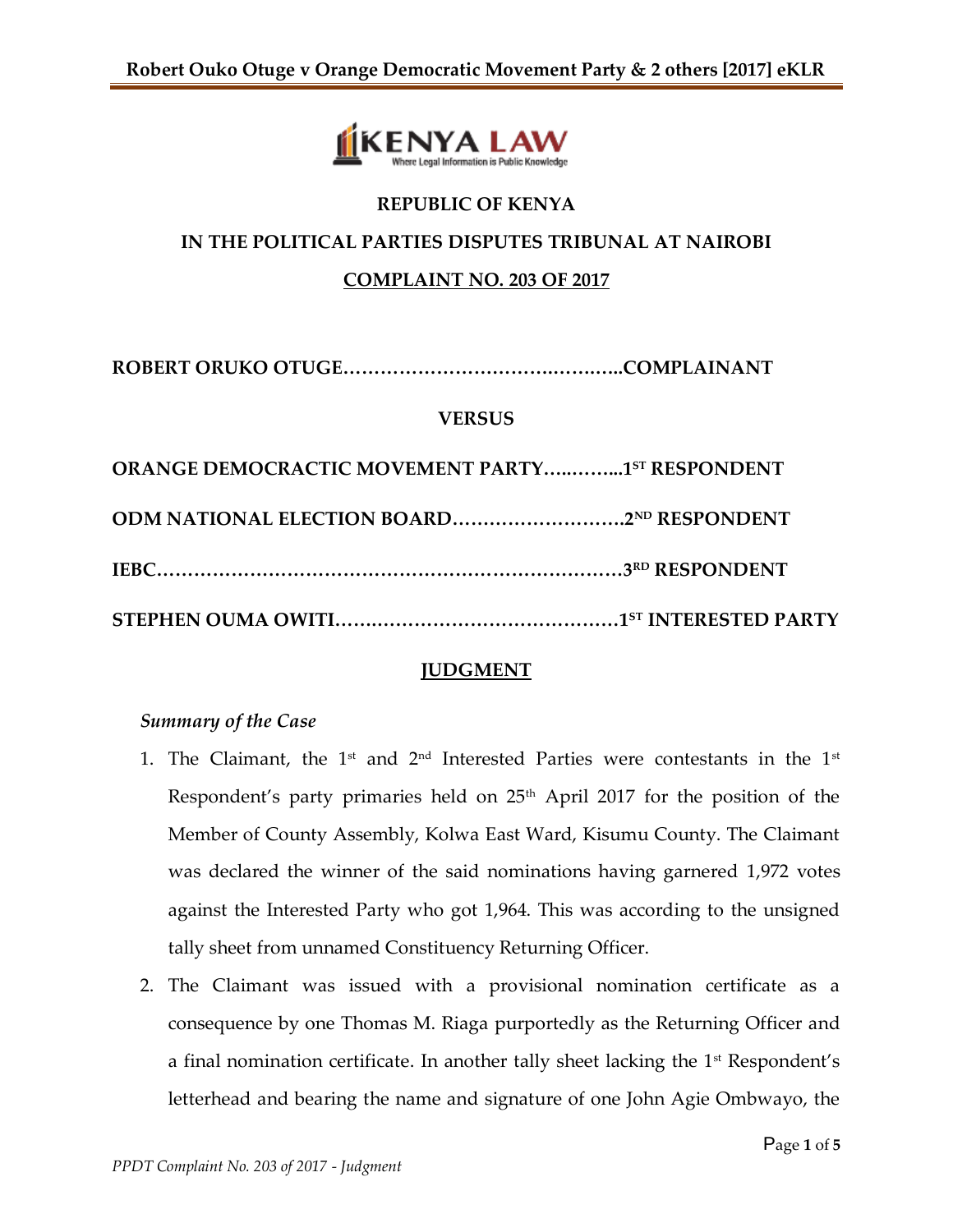Claimant is shown as having garnered 968 votes while the Interested Party got 1,964. The Interested Party was issued with both the provisional and final nomination certificate; former certificate being issued by one John Kagie also purporting to the Constituency Returning Officer.

- 3. On learning this, the Claimant, vide a letter dated  $7<sup>th</sup>$  May 2017 complained to the 1 st Respondent's National Elections Board, which letter was never acted upon. The Claimant has now approached this Tribunal for the following reliefs:
	- a) A declaration that the Claimant is the bone fide  $1<sup>st</sup>$  Respondent's nominee for the position of the Member of County Assembly, Kolwa East Ward, Kisumu County.
	- b) A permanent injunction to restrain the  $1<sup>st</sup>$  and the  $2<sup>nd</sup>$  Respondent from presenting the name of the Interested Party to the 3rd Respondent as the nominee for Kolwa East Ward.
	- c) A mandatory injunction directing the  $1<sup>st</sup>$  and the  $2<sup>nd</sup>$  Respondent to submit the Claimant's name to 3<sup>rd</sup> Respondent bone fide 1<sup>st</sup> Respondent's nominee for the position of the Member of County Assembly, Kolwa East Ward, Kisumu County.
- 4. In reply, the Interested Party has also alleged being winner for the position of the Member of County Assembly, Kolwa East Ward, Kisumu County.

## *Issues for Determination*

5. The primary issue is whether the  $1<sup>st</sup>$  Respondent's party primaries for the position of the Member of County Assembly, Kolwa Central Ward, Kisumu County were credible.

## **Analysis**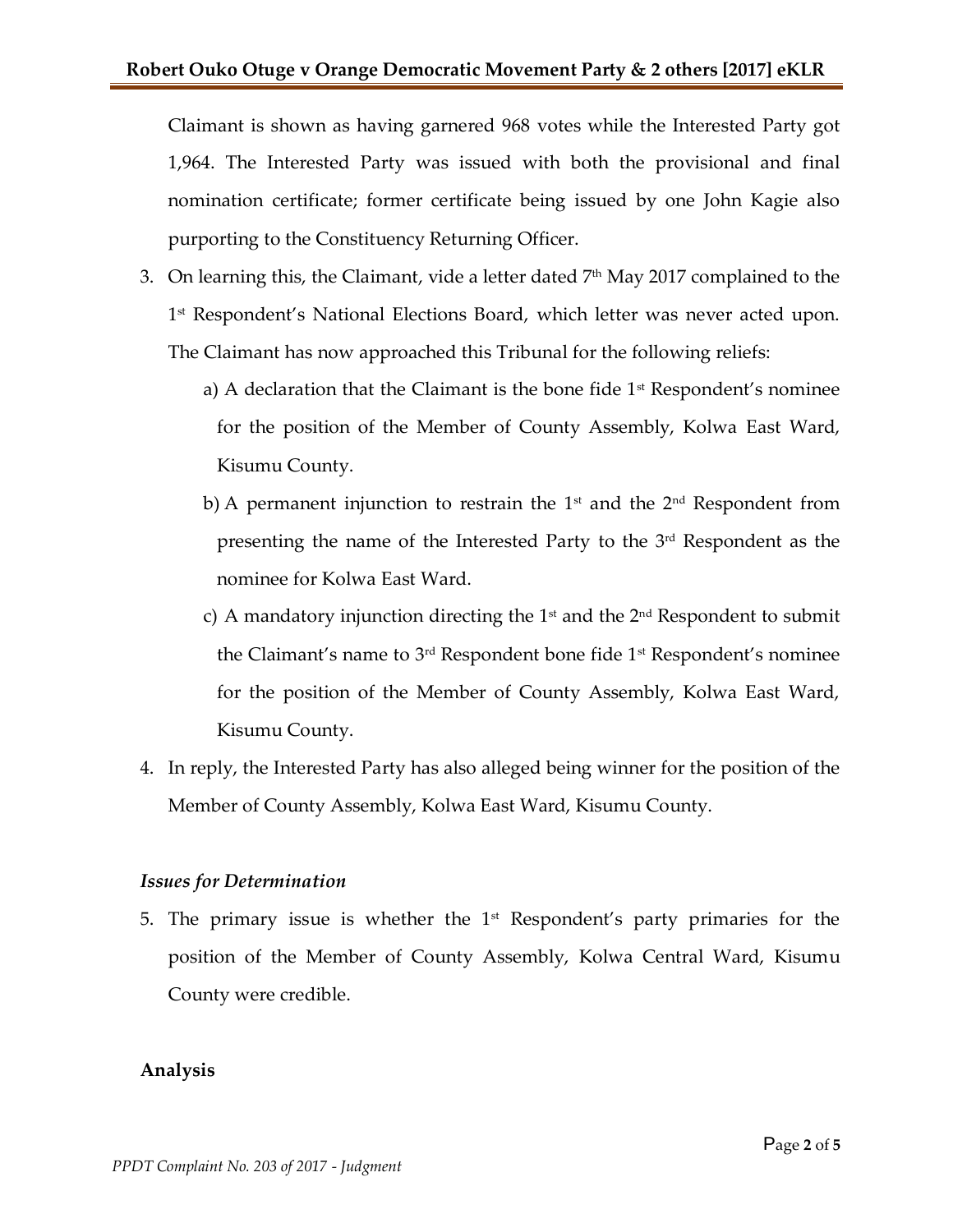- 6. This issue calls into the question the credibility of the  $1<sup>st</sup>$  Respondent's nomination process to determine the nominee for the position of the Member of County Assembly, Kolwa East Ward. Credibility of an election process is one crucial conditions that must be satisfied in order for an election exercise to be said to have been free and fair. Other requirements include the electors being allowed to vote through secret balloting, free from violence, intimidation and improper influence or corruption, conducted by an independent body, transparent and administered in an impartial, neutral, efficient, accurate and accountable manner.
- 7. These requirements also underlie the citizens' rights and freedoms contained in *Article 38* of the *Constitution of Kenya, 2010,* and as such, are binding on a political party's nomination exercise. *Article 38* guarantees the right of every citizen to make political choices, which includes the rights to form and participate in the activities of a political party. In this regard, one has the right to take part in a free, fair and regular elections based on universal suffrage and the free expression of will to vie for any office of any political party to which such a person is a member.
- 8. To this end, *Article 91 (1) (d)* of the Constitution specifically obligates political parties in Kenya to abide by the democratic principles of good governance, promote and practice democracy through regular, fair and free elections within the party. To fulfil these constitutional requirements, *section 9* of the *Political Parties Act, 2011* read together with the *Second Schedule* of the same sets out the key issues that must be contained in the constitutions of all duly registered political parties in Kenya.
- 9. The relevant point for our purposes in the matter is the rule that a political party constitution must establish guidelines for, among other things, the nomination of candidates for elections. The  $1<sup>st</sup>$  Respondent's nomination rules also guarantee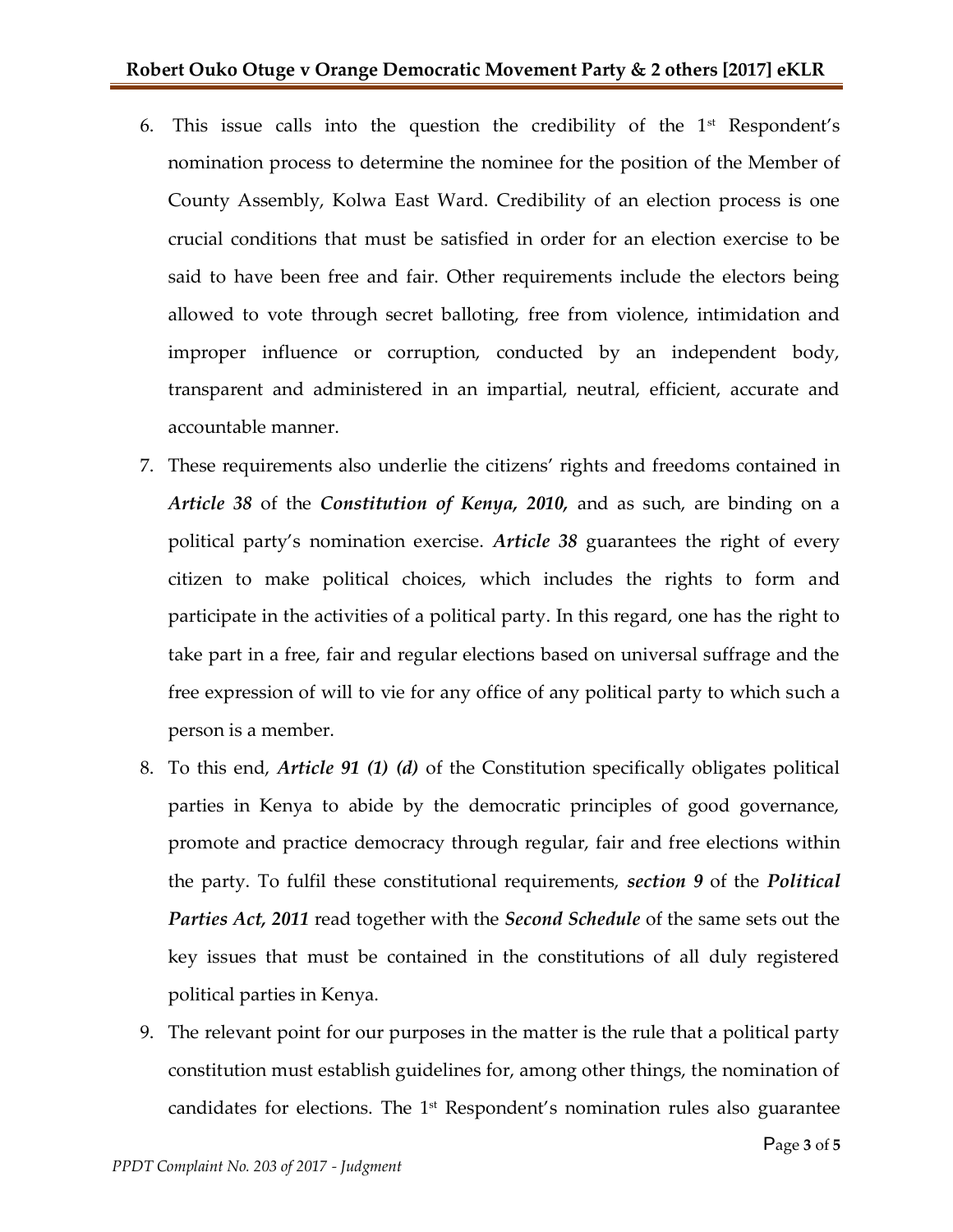the rights and freedoms of their members to a free, fair and credible elections. Indeed, it is not in doubt that  $1^\text{st}$  Respondent conducted party primaries on  $25^\text{th}$ April 2017 with the goal to determine the nominee for the County Assembly Member, Kolwa East Ward, Kisumu County.

- 10. As a political party that is duly registered in Kenya, the  $1<sup>st</sup>$  Respondent owed to its members the obligation to conduct a free, fair and credible nomination process. This meant, among other things, that the exercise ought to have been credible and accurate results of the same recorded by the Returning Officer.
- 11. Upon the perusal of the evidence before us, it is not known who the Returning Officer for Kisumu East Constituency was. It is also difficult telling which of the two tally sheets, between the unsigned one bearing the 1<sup>st</sup> Respondent's letterhead and the other one lacking the letterhead but signed by one signature of one John Agie Ombwayo, was indeed true. In a nutshell, we were unable to find any credible evidence to support the contention that Returning Officer accurately recorded the results of the nomination for the position of County Assembly Member, Kolwa East Ward, Kisumu County.
- 12. For these reasons, it is difficult verifying the results alleged by both the Claimant and Interested Party herein. In other words, it is not clear to this Tribunal as to who, between the Claimant and Interested Party won the 1<sup>st</sup> Respondent's nomination exercise for the position of the County Assembly Member, Member, Kolwa East Ward, Kisumu County.

## **Orders**

13. In the premises, this Tribunal orders as follows:

- *a) That the Claimant's case be and is hereby allowed with respect to prayer (b).*
- *b) That the 1st Respondent be and is hereby restrained from issuing the final nomination certificate to any person for the position of the Member of*